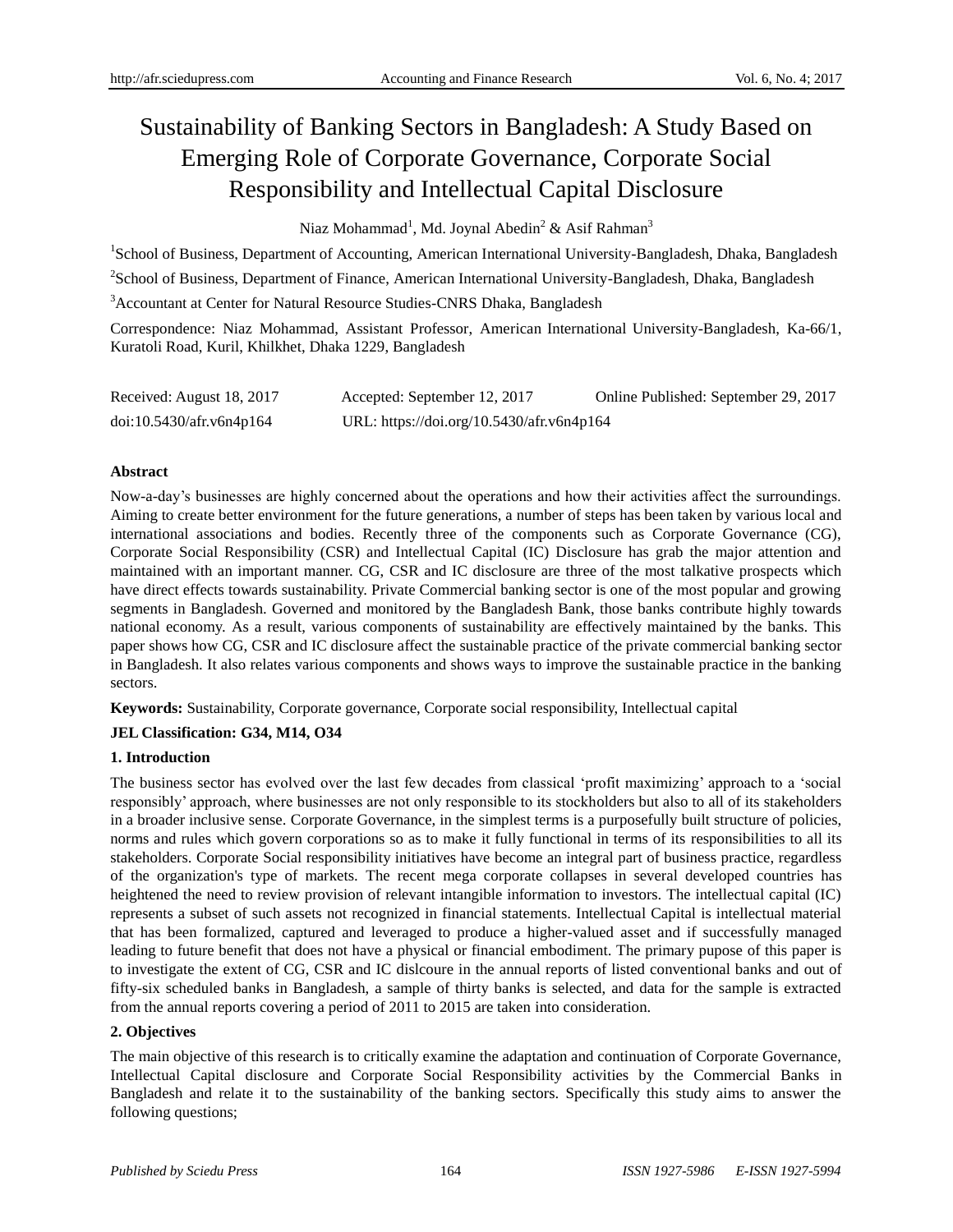- **a.** To get a broader overview about the Corporate Governance (CG), Intellectual Capital (IC) and Corporate Social Responsibility (CSR).
- **b.** To find the association among CG, IC and CSR for sustainable development.
- **c.** To compare the performance of banks after introducing the CG guidelines, IC disclosure and CSR activities.
- **d.** To find out the influence it holds towards the sustainability on banking sector.

### **3. Literature Review**

In recent years, banking systems have experienced significant transformations driven by deregulation, technological change and the globalisation of goods and financial markets (Wilson et al., 2010), and bank activities have been largely altered as well. Pisano point out that, recent reforms, like the Euro emergency, the financial and economic disaster, spectacular cuts in public budgets etc. seem to advocate that the existing set up of financial markets is no longer sufficient in economic, social, and political stipulations, neither in a short nor in a long-term point of view (Pisano, 2012).

Countries globally were strike, some harder than others, by the permutation of uncertain lending and extremely leveraged investment approaches by Western financial intermediaries that rapidly surrounded the world in an economic and financial emergency between 2007 and 2009. "The emergency pictured the interdependencies, and how we undervalue the widespread worldwide links between economies on reverse sides of the world," observed Teodor Volcov, a board member of Volks Bank in the Ukraine. For financial intermediaries, we must be further guarded in our exercise of economic models, for example, to lead our resolutions on the level of hazards we will presume and the types of investments we will make. Political and economic uncertainty had subsided by then, which the credit rating organizations distinguished by lifting their ratings, generating an increase in foreign direct investment (FDI) inflows. At present, the spotlight shifts to encourage a sustainable improvement, with banks and investment organizations playing an innermost responsibility. Deliberations on pioneering resolutions for weathering the emergency's outcome and guidelines responses geared towards an improvement are at the efforts have put a fresh focus on how banks can get better their governance. In their key tasks in the credit and investment procedure, banks are particularly well-placed to gain from and go ahead efforts to recover corporate governance. Inadequacy in bank corporate governance can undermine the financial structure and construct general threats to the economy. The global financial disaster has confirmed that the standard of responsible finance has not been adequately built-up with banks and with customers. It has now become apparent that the liquidity threat of banks.

The major difficulty is the eminence of loans. Distributing dependable principles of finance is considered to be one of the most important reactions to the financial emergency. A study based on Bangladesh shows the financial intermediaries must play a crucial position in facilitating investment, providing wide-ranging permission to finance and make sure that such outlay is sensitized and associated to Bangladesh's environmental challenges in major parts such as agriculture, energy, transport and business. Simultaneously the demands of Bangladesh's sell overseas associates for socially and environmentally responsible production persist to rise; this put forwards that accomplishment in attracting much needed foreign investment will also be connected to rising anticipations of sustainable industry. For these entire bases, the topic of how the financial structure can best be harnessed to make sure that sustainable expansion for Bangladesh has moved to center stage (Inquiry, IISD, Bangladesh Bank & UNEP, 2015).

# *3.1 Studies on Corporate Social Responsibility*

The primary idea we acknowledged spotlights on why CSR gets started in businesses and how it is or can be well executed. As regards why CSR gets started, a number of instigators dispute that CSR can be seen as either an essential component of the dealing approach and business distinctiveness, or it can be exerciseed as a self-protective strategy, by way of the latter being used further often by corporations embattled by futuristics. The underlying principle for CSR can be based on an ethical dispute, a coherent argument, or a monetary argument (Werther & Chandler, 2006). Campbell (2007) is spokesperson of a set of studies that generate testable intents linked to the circumstances under which corporations will shift in the direction of CSR. He sees organizations' level of social responsibility as being predisposed by aspects such as economic circumstances of the business, health of the financial system, and well-enforced state conventions. Why organizations take on CSR is also talk about in the literature in expressions of the precise inventiveness under which CSR may fall. Ways of explaining these rationales vary, from the more unconvinced sight of cause-related marketing to the other munificent acknowledgment of authentic socially accountable business practices (Kotler & Lee, 2005). To determine how CSR is executed in businesses, a few studies used as developmental structure to show amend in consciousness, approaches, and actions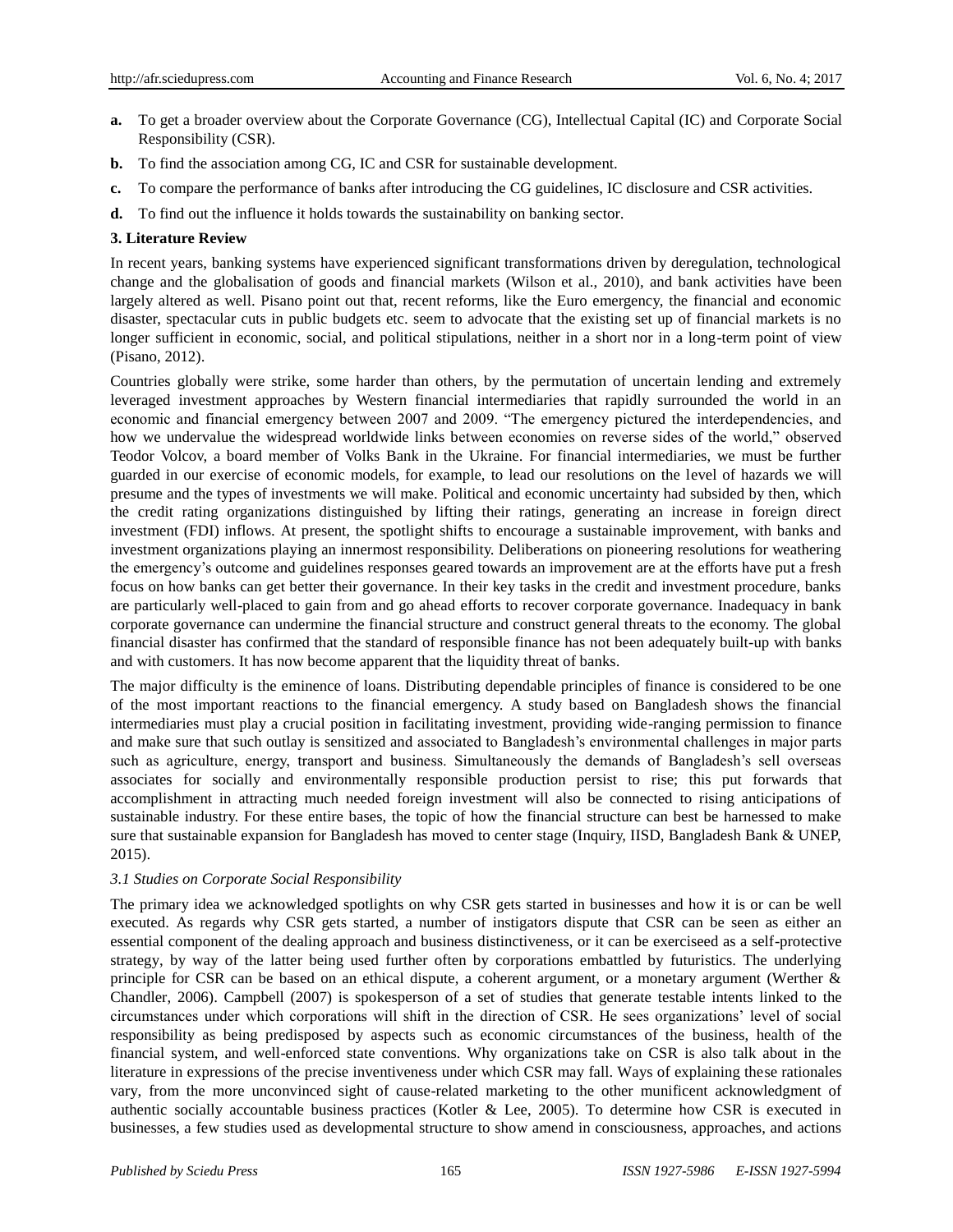in due course, and posit stages of CSR from basic to innovation (e.g., Mirvis & Googins, 2006). Jackson and Nelson (2004) take further of a how-to move toward, offering a principle-based structure for mastering what they call the "new rules of the game." Examples of principles comprise connecting modernization for the communal good, putting people at the hub, and scattering monetary prospect. Although there is an extensive distinction in the environment and the coverage of the business approaches replicated in the literature, interest in the landscape seems poised to encourage auxiliary study and to give both researchers and CSR practitioners some precious way for action and indication. Sustainability refers to corporation's actions, usually considered voluntary, that exhibit the adding up of social and environmental concerns in corporate operations and in connections with stakeholders (van Marrewijk & Verre, 2003). Empirical studies of the association between CSR and monetary performance encompass essentially two types. The first, according to Ekatah, Samy, Bampton, and Halabi (2011), uses the event study methodology to review the short-run financial impact (abnormal returns) when firms employ in either socially responsible acts. The results of these studies have been mixed. The second type of study examines the association between some measure of corporate social performance (CSP) and measures of long-term monetary performance, by using accounting or financial measures of profitability. The studies have also produced mixed results. Yet another view, perhaps the most intuition pleasing, is put forth by Bowman and Haire (1975) who disagree that the relationship is manifested by an inverted U-shaped curve, which states that more CSR to a point is good.

#### *3.2 Studies on Corporate Governance*

The modern concept of corporate governance, the two buzz words have been commonly used in the English-speaking world since the 1990s due to the series of failures of big corporate houses in western world as a top concern both for the international business community and financial institutions. The issue of corporate governance arises from the agency theory that clearly defines the possession of a corporate body is alienated from its administration and power (Berle & Means, 1932). Corporate governance is the structure of rules, practices and procedures by which an organization is intended for and controlled. Corporate governance fundamentally grips harmonizing the interests of the various stakeholders in an organization - these comprise its shareholders, executives, customers, vendors, financier, government and the community. A corporate governance structure should defend shareholders' right, such as voting right, right to choose board associate, right to get pertinent information, cooperate and commune with the management, evenhanded treatment of all shareholders (Tricker, 1984). Banking industry is highly regulated businesses and oversight by the government and supervisory body. Banks are the vital factors of monetary reforms and growth of the country (Alexander, 2004); reported that finest corporate governance exercises will allow banks to get trouble-free access in the capital marketplace and reduce the cost of capital and defend the rights of minority shareholders including overseas shareholders. A research has disagreed that an entity is exaggerated by the association among the participants in the structure of governance (Kharouf, 2000). Controlling shareholders can radically influence corporate activities. However, all shareholders should able to obtain effective redress for infringement of their rights and forbids insider trading and obnoxious dealing in their own interests.

Destitute corporate governance of banks can compel the market to lose self-confidence in the aptitude of a bank then it leads to financial crisis in a country and persuade systemic risk (Marco & Fernández, 2008). In contrast, good corporate governance reinforces possessions rights; reduce transaction cost and the cost of capital, and directs to capital market growth (Claessens & Fan, 2002). Corporate Governance aims to reduce the likelihood of deception, malpractices, monetary frauds and delinquency of management (Ubha, 2007).

### *3.3 Studies on Intellectual Capital Disclosure*

With competitive benefits and accomplishments in business during the 1990s mainly driven by non-tangible assets for instance IC, capital markets being gradually more fascinated in IC disclosure. A lot of researchers advocate that IC disclosure should perk up capital market effectiveness and contribute to improved corporate governance (Grojer & Johanson, 1999). Organizations have rated IC disclosure amongst the top ten information requirements of investors (Taylor and Associates, 1999) but currently accounting disclosure in annual reports is more appropriate to disclose a firm's physical resources. The insufficiency in disclosure for investor's decision-making is a concern, and accounting supervisory body may need to re-think about disclosure necessities to convene decision-making interests of investors (Sujan & Abeysekera, 2007).

Different study classifies IC differently. However, Low and Kalafut bring to a close that intellectual capital comprises of three elements. The first element is implicit knowledge and innovativeness of the human resources. The second element is infrastructure of employees such as good working environment, innovation and development processes of structural capital and the last element is external associations of the organization such as customers' capital.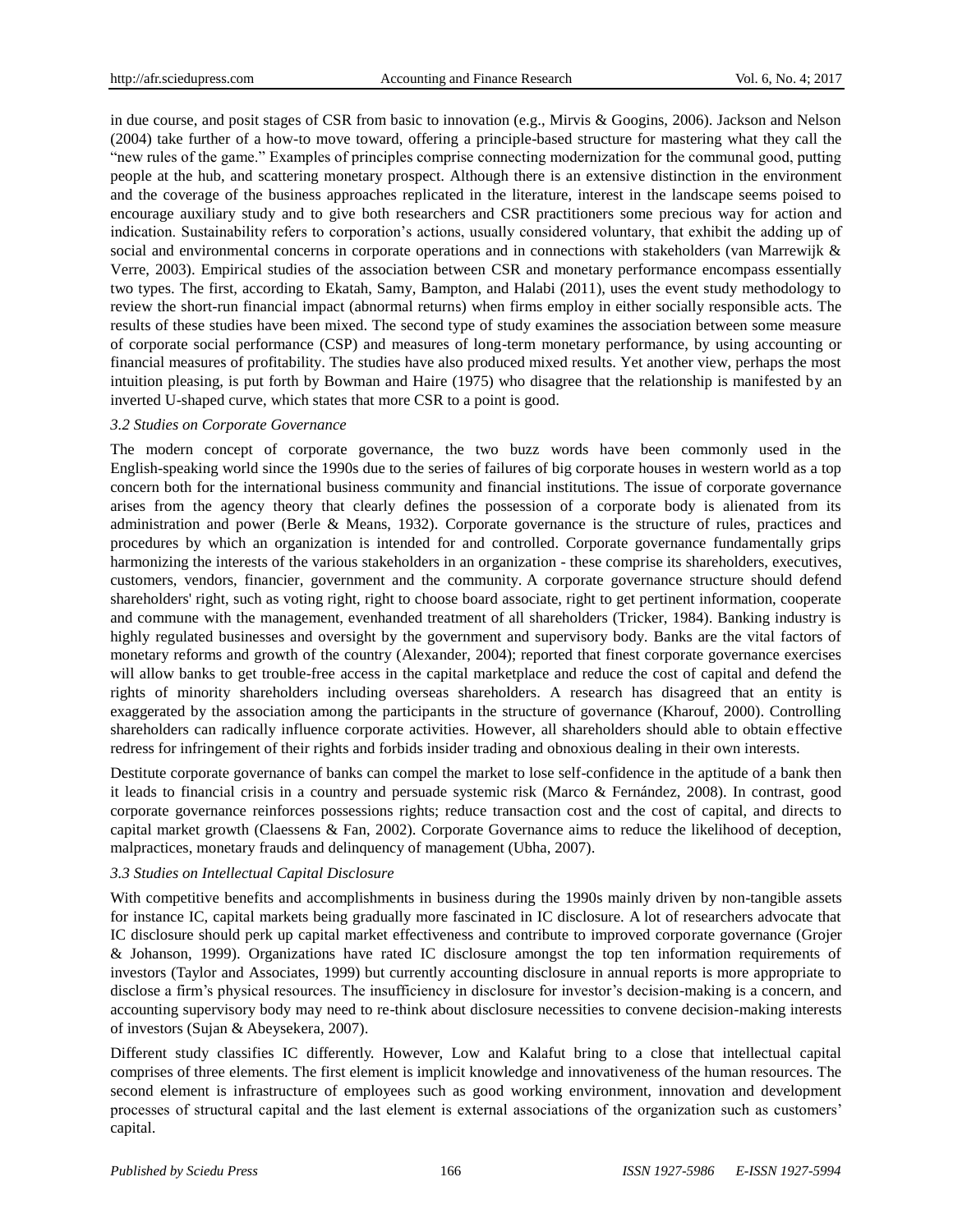### *3.4 The Link between Sustainability and Finance*

Sustainability in the non-government sector is gradually more understood as the construction of not just financial and monetary assessment but also long-standing environmental and social assessment for an extensive assortment of stakeholders together with employees, shareholders, suppliers, customers, communities, and public-sector associates, with particular contemplation for the desires of future generations. The global significance of sustainability is replicated in altering consumer expectations and rising nationwide and worldwide legislation. Organization's chances of working effectively and engaging in worldwide trade depend to a greater extent on their ability to minimize social and environmental uncertainties and to take advantage of on opportunities for innovation. Sustainability has become a vital aspect of competitive benefit and something organizations can no longer disregard. Recognizing this trend, many corporations are looking to incorporate sustainability into their organizations. For many, the first confront is knowing where and how to begin. The next is getting the required inflows of capital to start renovating their businesses. Financial intermediaries, as the suppliers of funding for businesses of all forms and dimensions, have an essential role to play in encouraging sustainability across businesses, regions, and communities. Sustainability also provides enormous potential for financial intermediaries to progress their own products and services.

For financial intermediaries, sustainability has two elements. One element is managing societal and environmental risk in tactical decision-making and lending. Financial intermediaries can make stronger their portfolio by logically assessing these risks in the lending or investment consideration process. In this technique, they can focus investments on those organizations and Projects with high environmental, social, and monetary performance. Doing so can help safeguard their asset assortment by dropping non-performing loans, thereby rising monetary stability and protecting the bank's status. The other element is recognizing opportunities for inventive product development in fresh areas related to sustainability. This necessitates creating financial products and services that hold up business expansion of products or actions with social and environmental benefits. A rising cluster of these prospects has evolve and includes energy efficiency, renewable energy, cleaner production processes and technologies, microfinance, biodiversity conservation, financial services targeted to women, and low-income housing. Business models that tackle these magnitudes are yielding new clients and markets. They are also helping financial intermediaries to differentiate themselves from competitors, improve their standings among key customers and stakeholders, attract new capital, and generate goodwill and support from stakeholders (International Finance Corporation, 2007).

### **4. Hypothesis Development**

The following hypotheses are taken into consideration for this study:

*H1: There is a positive association exists between the board characteristics and operating performance of banks. Improved board characteristics including board committees, compositions and size lead to better performance.*

*H2: There is a positive association between ownership structure and operating performance of banks. Increased managerial ownership, government ownership and foreign ownership improve the operating performance.*

*H3: Integration of corporate governance, intellectual capital and CSR leads to sustainable business.*

### **5. Research Design and Methodology**

The research was quantitative and based on five years data gathered from audited annual reports of the banks covering the period 2011-2015. The DSE (Dhaka Stock Exchange) companies had been selected for research; keeping in view that most of the listed companies were big enough to develop and exploit CG, CSR and IC disclosure. Moreover, the stratified sample of DSE listed companies cover 30 banks, thus increasing the accuracy of the research outcome. Based on this information, this research aimed to examine various prospects using of independent and dependent variables related to this topic. However this data are used to calculated mean, standard deviation and correlation of all the banks. The data were cross section as well as time series. Finally data had been analyzed and filtered through SPSS Software.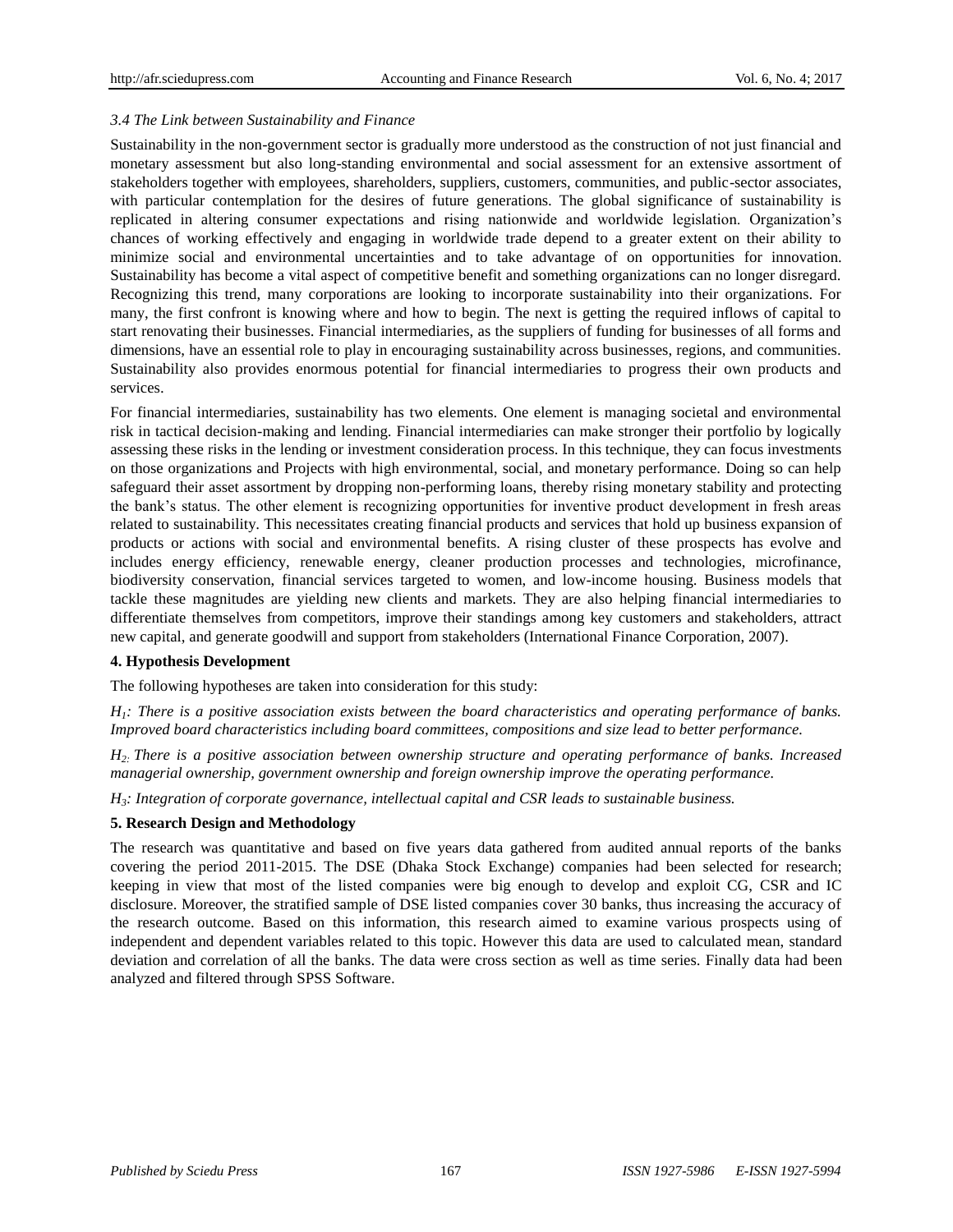### Table 1. Independent and Dependent Variables

| <b>Dependent variables</b>                   | <b>Independent Variables</b>                                     |
|----------------------------------------------|------------------------------------------------------------------|
| <b>Corporate Governance (CG)</b>             | 1. % of independent directors on board                           |
|                                              | 2. Is CEO and the chairperson of the board are different person? |
|                                              | 3. Number of audit committee members                             |
|                                              | 4. Number of board meeting per year                              |
|                                              | 5. Gender diversity on the board (male-female ratio)             |
|                                              | 6. Board size: number of board members                           |
|                                              | 7. Compliance with International Accounting Standards            |
|                                              | 8. Independent director                                          |
| <b>Corporate Social Responsibility (CSR)</b> | 9. CSR expenditure                                               |
| <b>Intellectual Capital (IC)</b>             | 10. MVA (market value added)                                     |
| <b>Sustainability</b>                        | 11. Profit after tax                                             |
|                                              | 12. Total assets                                                 |
|                                              | 13. ROA (Return on asset)                                        |
|                                              | 14. ROE (Return on equity)                                       |
|                                              | 15. Percentage of domestic shareholding                          |
|                                              | 16. Number of employees                                          |
|                                              | 17. Training and development expenditure                         |
|                                              | 18. Total infrastructural assets                                 |
|                                              | 19. Implementation of ERP                                        |
|                                              | 20. Certifications                                               |
|                                              | 21. Adapted green banking policy                                 |
|                                              | 22. Providing long term incentives and sanctions                 |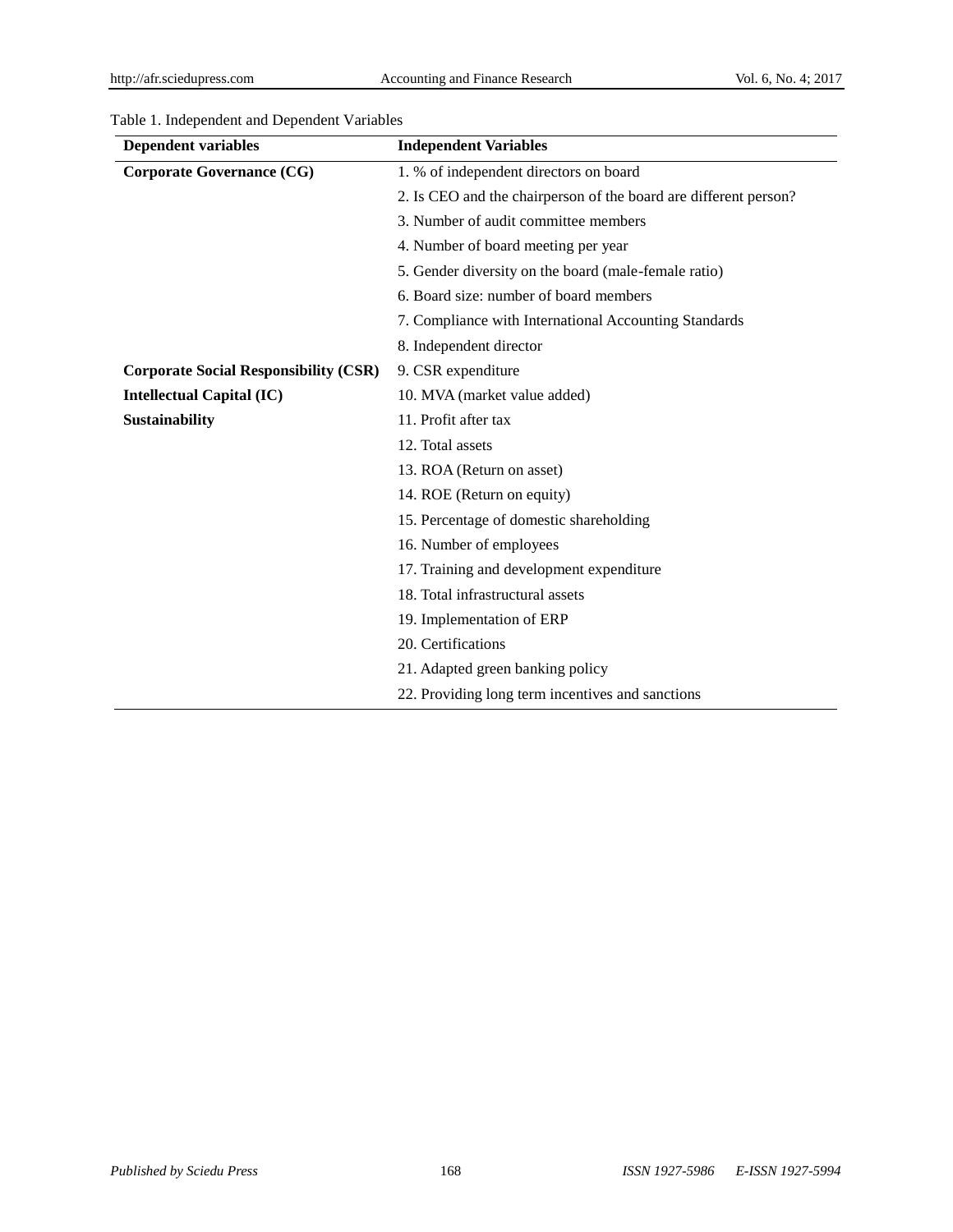### **6. Conceptual Framework**





# **7. Data Analysis and Result**

Total 30 private commercial banks have been taken to conduct the analysis among them most of the banks operated in Bangladesh more than 5 years. To get the accurate result some new banks also included in the analysis even though it is widely believe that new banks are very much fluctuate in various dates. To conduct first part of the analysis, total 22 variables has been used to determine the sustainability, CSR, CG and IC disclosure results of those banks. After getting the sectoral results, correlation among these three subjects has been determined to check the relation among sustainability, CSR, CG and IC disclosure. All the required data's have been taken using the annual reports of 30 banks. Some of the variables values are possible to get directly from the annual reports. In the other hands, others variables are not possible to get directly from available sources. Thus scoring basis has been used to measure these variables. Table 1 also shows the 12 variables with the basis of scoring and explanations. In addition, the various statistical formulas have been used in order to determine the components. All the calculations and ranking are based on this table.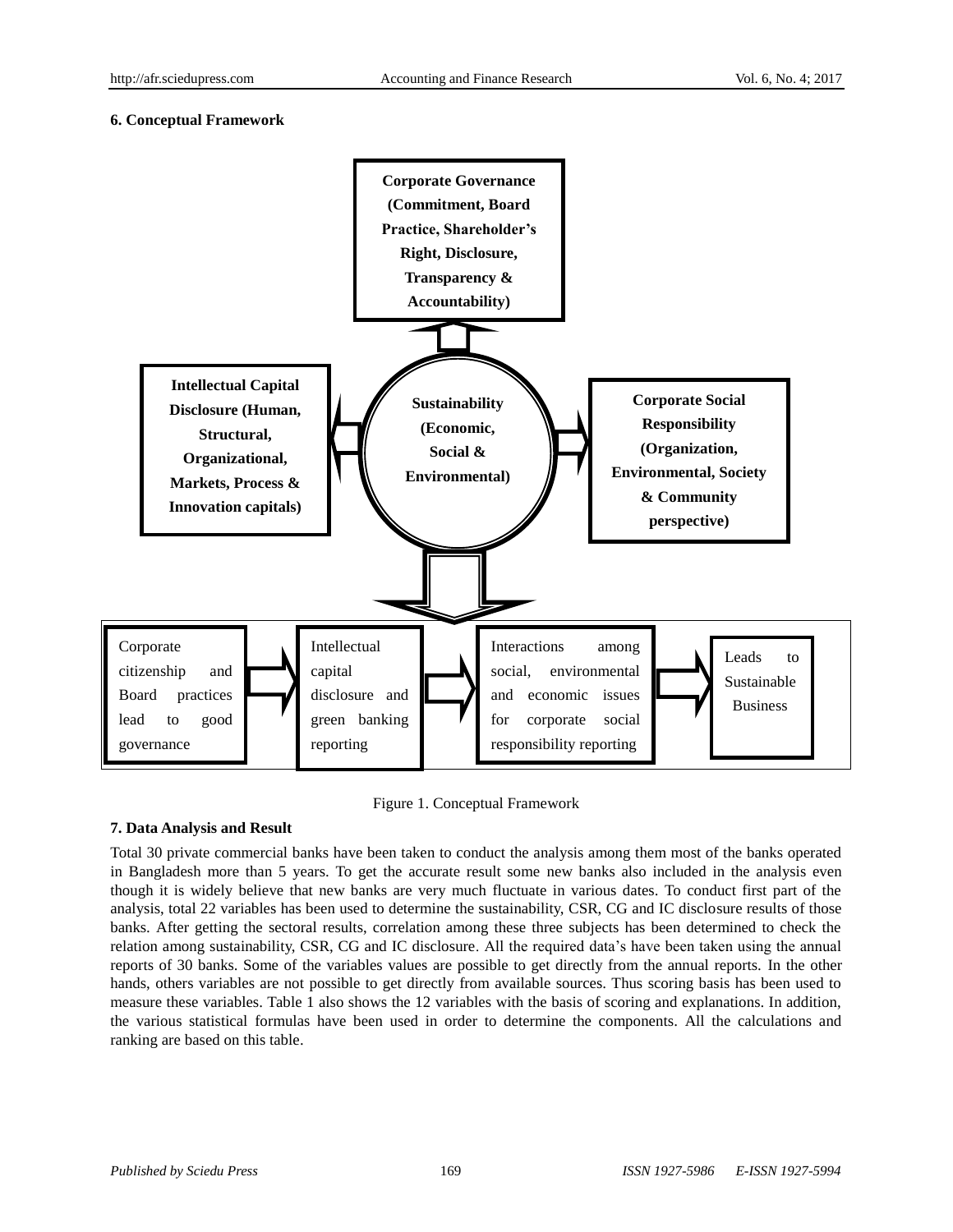# *7.1 Corporate governance*

Table 2. Descriptive Statistics of the variables

|                                         | N         | Minimum          | Maximum          | Mean             | Std. Deviation   | <b>Skewness</b> |            |
|-----------------------------------------|-----------|------------------|------------------|------------------|------------------|-----------------|------------|
|                                         | Statistic | <b>Statistic</b> | <b>Statistic</b> | <b>Statistic</b> | <b>Statistic</b> | Statistic       | Std. Error |
| Percentage of<br>independent director   | 5         | .63              | 1.00             | .8380            | .16392           | $-166$          | .913       |
| Same as CEO &<br>Chairperson            | 5         | .54              | 1.00             | .8220            | .20005           | $-.669$         | .913       |
| Audit committee<br>members              | 5         | .63              | 1.00             | .8460            | .17199           | $-.469$         | .913       |
| Board Meeting/per<br>year               | 5         | .54              | 1.00             | .8200            | .19455           | $-.623$         | .913       |
| Gender diversity<br>(male-female ratio) | 5         | .40              | 1.00             | .7460            | .25706           | $-.253$         | .913       |
| <b>Board Size</b>                       | 5         | .23              | .67              | .5400            | .18682           | $-1.581$        | .913       |
| Compliance with IAS 5<br>& IFRS         |           | .54              | 1.00             | .7880            | .17513           | -.448           | .913       |
| Independent director                    | 5         | .63              | 1.00             | .8380            | .16392           | $-166$          | .913       |
| Valid N (listwise)                      | 5         |                  |                  |                  |                  |                 |            |

We first present the descriptive results of corporate governance for five years from 2011 to 2015 (Table 2). Then the operating performances of banks are separately presented (Table 3). From the analysis, we found that there is a positive association between ownership structure and operating performance of banks. Here, the mean value of CG is 0.77 and ranges between 0.54 and 0.84. The mean of ROA is 0.87 per cent and the mean ROE of 9.69 per cent in the period. This demonstrates that there is a moderate increase in banks assets and profitability since some new banks are taken into consideration. Loan to advance ratio also changes significantly during the period.

|  |  | Table 3. Operating performance of banks |  |  |  |
|--|--|-----------------------------------------|--|--|--|
|--|--|-----------------------------------------|--|--|--|

|                | <b>Profit after tax</b> | <b>Total Assets</b> | <b>ROA</b> | <b>ROE</b> | Loan to deposit ratio |
|----------------|-------------------------|---------------------|------------|------------|-----------------------|
| Mean           | 5092.518                | 138411.6            | .8730666   | 9.697066   | 0.663592              |
| <b>SD</b>      | 864.6019                | 107593.4            | .722202583 | 5.2296     | 0.272341              |
| Maximum        | 4915.64                 | 540786              | 3.246      | 19.71      | 0.93172               |
| <b>Minimum</b> | $-19.12$                | 2316                | $-0.038$   | 0.41       | $-0.0487$             |
| <b>Median</b>  | 1186.32                 | 130845.1            | 0.91       | 9.96       | 0.76925               |
|                |                         |                     |            |            |                       |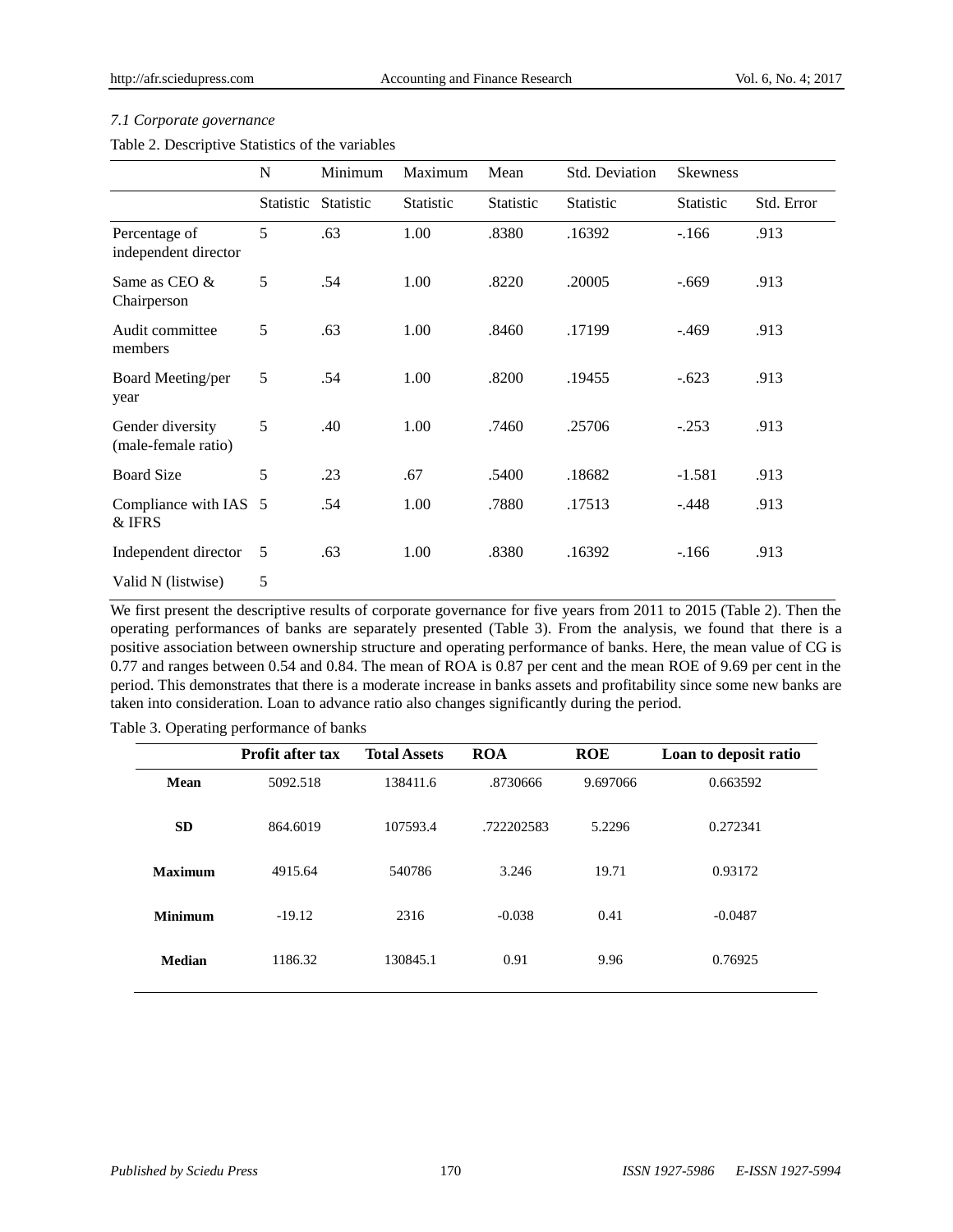

Figure 2. Corporate governance Scores

The interest on managing the Intellectual Capital has caused the development of different methods of measuring it. Companies with a high Maket Value Added (MVA) are attractive to investors not only because of the greater likelihood they will produce positive returns but also because it is a good indication they have strong leadership and sound governance. A simple way of calculating the value of an organisation's intellectual capital is to take the difference between its market value – the number of shares in issue multiplied by the market value of the share – and the net value of its assets. This can be done with a minimum of information and the gap between the two figures, the market-to-book ratio, is often used as an indication that a company has many intellectual capital assets that are not reflected in its financial statements. Intellectual capital has been calculated thorough MVA (Market Value Added) which is considered the most effective measurement and used in other index's. An inverse relationship has been identified with the time and MVA. The highest MVA has been determined in 2011 of all banks and the amount is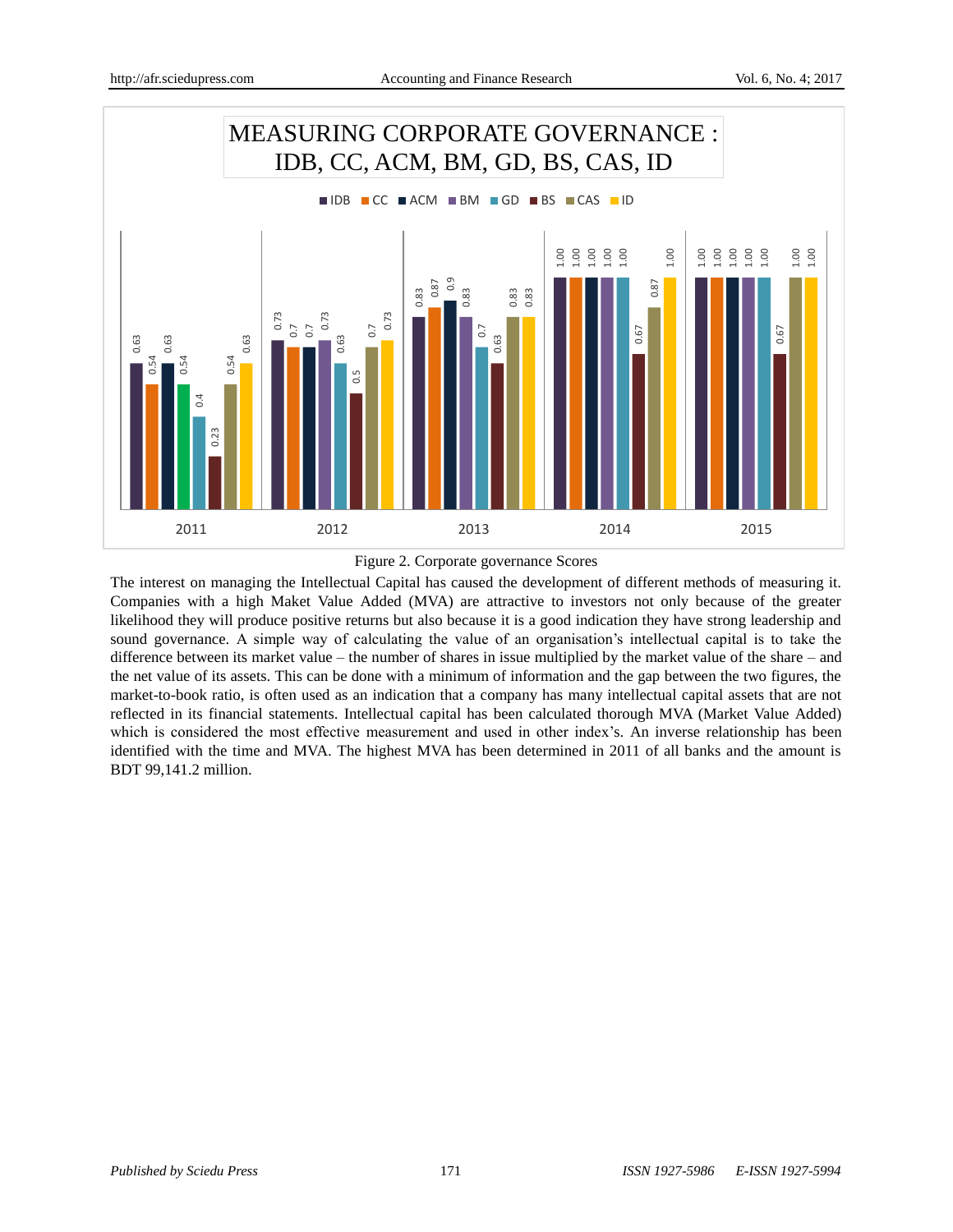# *7.2 Intellectual Captial*



Figure 3. Intellectual Capital

*7.3 Corporate Social Responsibility (CSR) Expenditure (in Million)*



# Figure 4. Corporate Social Responsibility

On the other hand the CSR expenditure increases over the time period form 2011 to 2015. Banks are willing to invest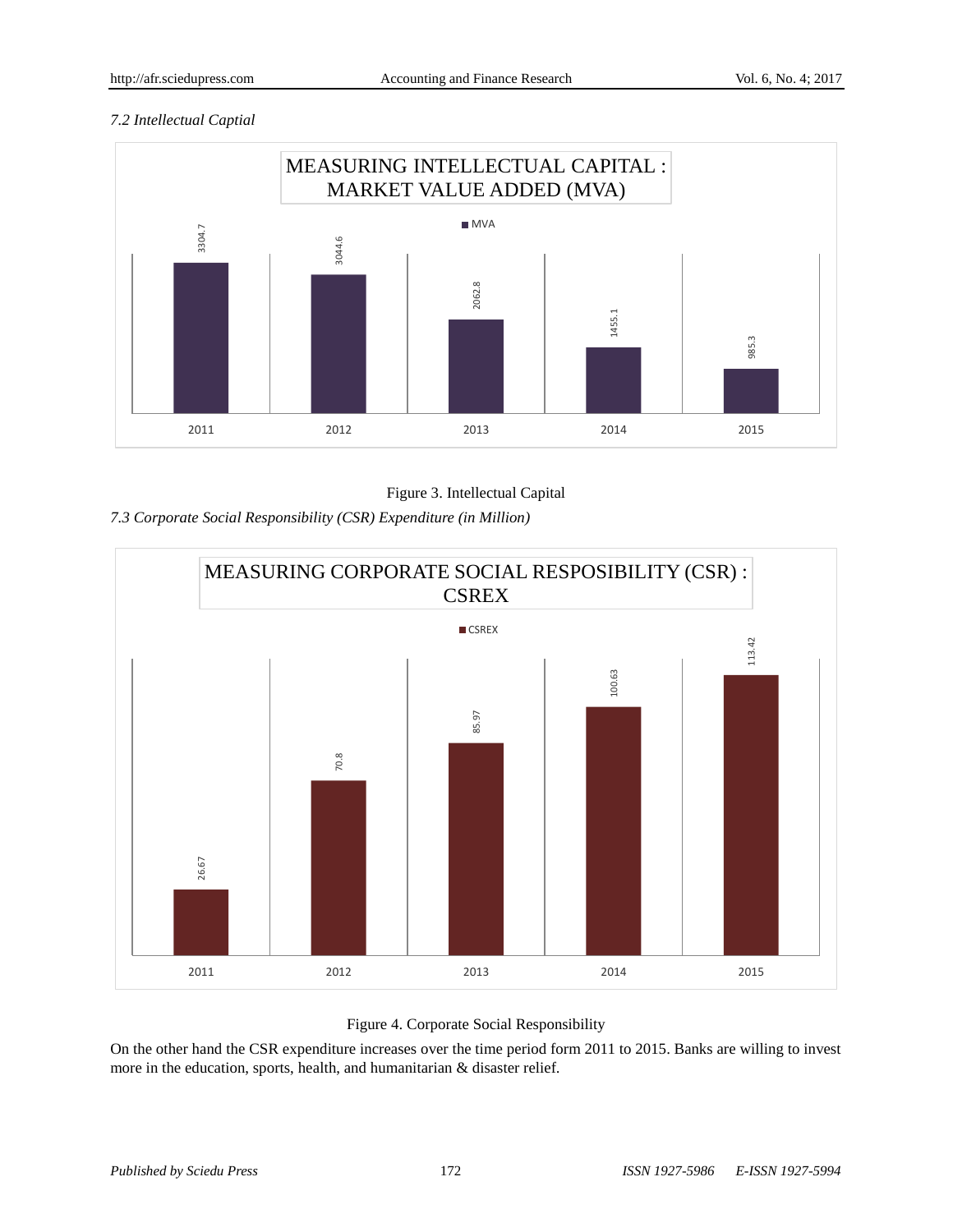# *7.4 CSR expenditure and profit after tax:*

### Table 4. Descriptive Statistics

|                         |                    |             |    | Minimum<br>N<br>Maximum                                                                                    |                  | Mean               |                 | Std. Deviation  |  |
|-------------------------|--------------------|-------------|----|------------------------------------------------------------------------------------------------------------|------------------|--------------------|-----------------|-----------------|--|
|                         | Profit after tax   |             | 30 | $-23.00$                                                                                                   | 4233.00          | 2.0266             |                 | 1204.78837      |  |
|                         | CSR expenditure    |             | 30 | 2.00                                                                                                       | 281.00           | 59.0000            |                 | 50.84256        |  |
|                         | Valid N (listwise) |             | 30 |                                                                                                            |                  |                    |                 |                 |  |
| Table 5. Correlations   |                    |             |    |                                                                                                            |                  |                    |                 |                 |  |
|                         |                    |             |    |                                                                                                            |                  | Profit after tax   |                 | CSR expenditure |  |
|                         | Profit after tax   |             |    | <b>Pearson Correlation</b>                                                                                 |                  | 1                  |                 | .305            |  |
|                         |                    |             |    | Sig. (2-tailed)                                                                                            |                  |                    |                 | .101            |  |
|                         |                    |             | N  |                                                                                                            |                  | 30                 |                 | 30              |  |
|                         | CSR expenditure    |             |    | <b>Pearson Correlation</b>                                                                                 |                  | .305               |                 | 1               |  |
|                         |                    |             |    | Sig. (2-tailed)                                                                                            |                  | .101               |                 |                 |  |
|                         |                    |             | N  |                                                                                                            |                  | 30                 |                 | 30              |  |
| Table 6.Test Statistics |                    |             |    |                                                                                                            |                  |                    |                 |                 |  |
|                         |                    |             |    |                                                                                                            | Profit after tax |                    | CSR expenditure |                 |  |
|                         |                    | Chi-Square  |    | $.933^{a}$                                                                                                 |                  | 7.800 <sup>b</sup> |                 |                 |  |
|                         |                    | Df          |    | 28                                                                                                         |                  | 26                 |                 |                 |  |
|                         |                    | Asymp. Sig. |    | 1.000                                                                                                      |                  | 1.000              |                 |                 |  |
|                         |                    |             |    | a. 29 cells (100.0%) have expected frequencies less than 5.<br>The minimum expected cell frequency is 1.0. |                  |                    |                 |                 |  |
|                         |                    |             |    | b. 27 cells (100.0%) have expected frequencies less than 5.                                                |                  |                    |                 |                 |  |

 $\overline{\phantom{a}}$ 

The minimum expected cell frequency is 1.1.

# Table 7. One-Sample Test

|                  | Test Value = $0$ |    |              |                 |                   |                            |  |
|------------------|------------------|----|--------------|-----------------|-------------------|----------------------------|--|
|                  |                  |    | Sig.         |                 | 95%<br>Difference | Confidence Interval of the |  |
|                  | T                | df | $(2-tailed)$ | Mean Difference | Lower             | Upper                      |  |
| Profit after tax | 9.213            | 29 | .000         | 2026.56667      | 1576.6913         | 2476.4420                  |  |
| CSR expenditure  | 6.356            | 29 | .000         | 59.00000        | 40.0151           | 77.9849                    |  |

From the above analysis, the corporate social responsibility expense increseses over the time peiod. This is the table that shows the output of the one sample test and whether there is a statistically significant difference between our group means. We can see that the significance value is 0.000 which is below 0.05 and, therefore, there is a statistically significant difference in the mean between Profit after tax and CSR expenditure.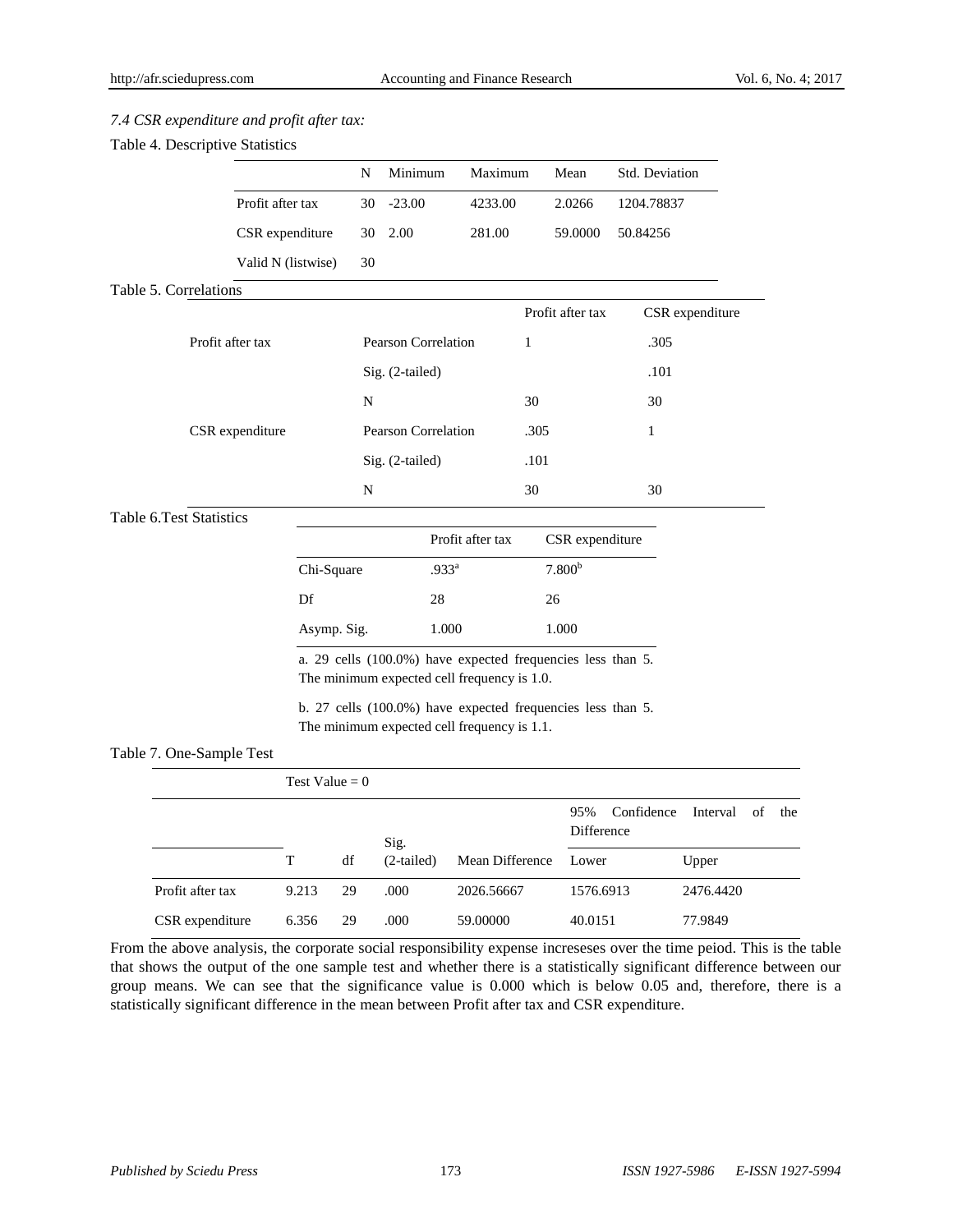# *7.5 Training and Development*

Table 8. Model Summary<sup>b</sup>

| Model                                      | R                 | R Square                                        | Adjusted R Square Estimate |          | Std. Error of the | Durbin-Watson<br>1.962 |    |
|--------------------------------------------|-------------------|-------------------------------------------------|----------------------------|----------|-------------------|------------------------|----|
| 1                                          | .761 <sup>a</sup> | .579                                            | .564                       | 22.07528 |                   |                        |    |
|                                            |                   | a. Predictors: (Constant), Number of employees  |                            |          |                   |                        |    |
|                                            |                   | b. Dependent Variable: Training and Development |                            |          |                   |                        |    |
| Table 9. Residuals Statistics <sup>a</sup> |                   |                                                 |                            |          |                   |                        |    |
|                                            |                   | Minimum                                         | Maximum                    | Mean     | Std. Deviation    |                        | N  |
| <b>Predicted Value</b>                     |                   | 9.1593                                          | 103.8899                   | 34.2733  | 25.43954          |                        | 30 |
| Residual                                   |                   | -46.77673                                       | 45.36214                   | .00000   | 21.69133          |                        | 30 |
| <b>Std. Predicted Value</b>                |                   | -.987                                           | 2.737                      | .000     | 1.000             |                        | 30 |
| Std. Residual                              |                   | $-2.119$                                        | 2.055                      | .000     | .983              |                        | 30 |
|                                            |                   |                                                 |                            |          |                   |                        |    |

a. Dependent Variable: Training and Development

The value of R=0.761 indicates that there is a high degree of positive correlation among the dependent (Training and development) and independent variables (Number of employees). The value of R Square = .567 means that 57% variation in dependent variables can be explained by the regression models. The value of adjusted R square=.564 suggests that in addition to other independent variables could not make a remarkable contribution in explaining the variations in the dependent variables. Durbin-Watson  $d = 1.962$ , which is between the two critical values of  $1.5 < d <$ 2.5 and therefore we can assume that there is no first order linear auto-correlation in our multiple linear regression data.

### *7.6 Adopting of Green Banking Policy and Long Term Incentives and Sanctions*

Table 10. Model Summary<sup>b</sup>

|         |               | <b>Change Statistics</b> |                        |                                                           |        |  |     |                     |               |
|---------|---------------|--------------------------|------------------------|-----------------------------------------------------------|--------|--|-----|---------------------|---------------|
| Model R |               |                          | Adjusted Std. Error of | R Square R Square the Estimate R Square Change Change df1 | F      |  | df2 | Sig.<br>F<br>Change | Durbin-Watson |
|         | $.542^a$ .294 | .269                     | 1.10623                | .294                                                      | 11.664 |  | 28  | .002                | 2.021         |

a. Predictors: (Constant), Longterm incentives and sanction

b. Dependent Variable: Adopted green banking policy

In the above table  $R = 0.542$  so there is a moderate degree of relationship exists. The value of R Square  $= .294$  means that 29% variation in dependent variables (adapted green banking policy) can be explained by the regression models. The adjusted R square is only .269 and the durbin Watson  $d = 2.021$  which indicates there is a average relationship between the variables. In case of coefficients, the significant level of are less than 0.05 indicates that they are significant.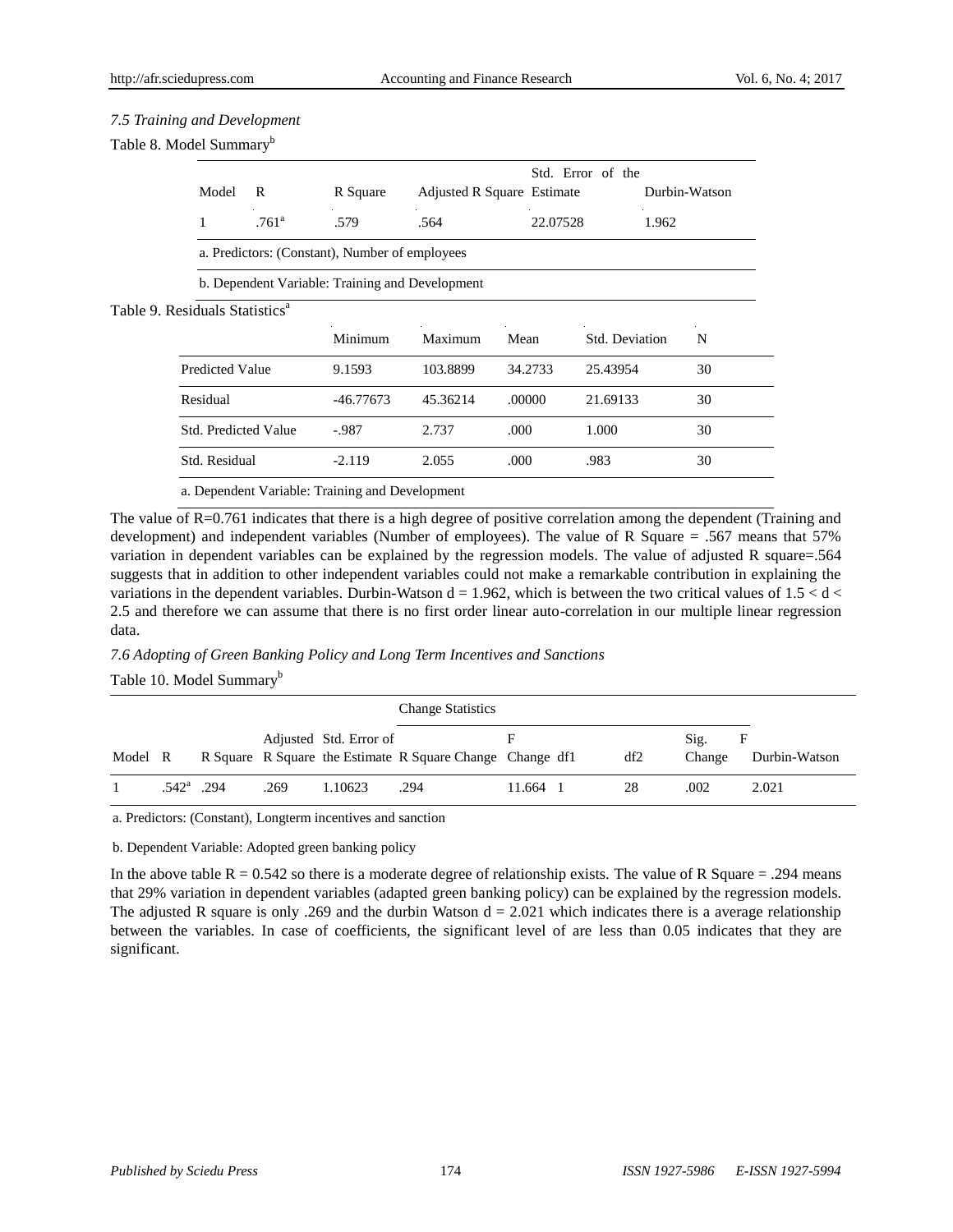### Table 9. Coefficients<sup>a</sup>

|                                  |       | Unstandardized Coefficients | Standardized<br>Coefficients |       |      |
|----------------------------------|-------|-----------------------------|------------------------------|-------|------|
| Model                            | B     | Std. Error                  | <b>B</b> eta                 |       | Sig. |
| 1 (Constant)                     | 1.316 | .451                        |                              | 2.919 | .007 |
| Longterm incentives and sanction | .582  | .170                        | .542                         | 3.415 | .002 |

a. Dependent Variable: Adopted green banking policy

*7.8 Implemented ERP and Certification*

Table 10. Model Summary<sup>b</sup>

|         | R                        |                                           |                                             | Adjuste Std. Error | <b>Change Statistics</b> |  |     |                  |       |
|---------|--------------------------|-------------------------------------------|---------------------------------------------|--------------------|--------------------------|--|-----|------------------|-------|
| Model R | e                        |                                           | Squard R of the R<br>Square Estimate Change | Square F           | Change df1               |  | df2 | Sig. F<br>Change |       |
|         | $.642^{\circ}$ .412 .391 |                                           | .93063                                      | .412               | 19.604 1                 |  | 28  | .000             | 1.578 |
|         |                          | a. Predictors: (Constant), Certifications |                                             |                    |                          |  |     |                  |       |

b. Dependent Variable: Implemented ERP

| Table 11. Coefficients <sup>a</sup> |                |      |                             |                              |       |      |
|-------------------------------------|----------------|------|-----------------------------|------------------------------|-------|------|
|                                     |                |      | Unstandardized Coefficients | Standardized<br>Coefficients |       | Sig. |
| Model                               |                | B    | Std. Error                  | Beta                         | t     |      |
|                                     | (Constant)     | .601 | .316                        |                              | 1.902 | .068 |
|                                     | Certifications | .596 | .135                        | .642                         | 4.428 | .000 |
|                                     |                |      |                             |                              |       |      |

a. Dependent Variable: Implemented ERP

The relationship between implemented ERP and Certifications are explained where there is a strong relationship (R  $=$  .642). Also Durbin-Watson d = 1.578, which is between the two critical values of 1.5  $<$  d  $<$  2.5 and therefore we can assume that there is no first order linear auto-correlation in our multiple linear regression data. The significance is .000 which means the model has no predictive value.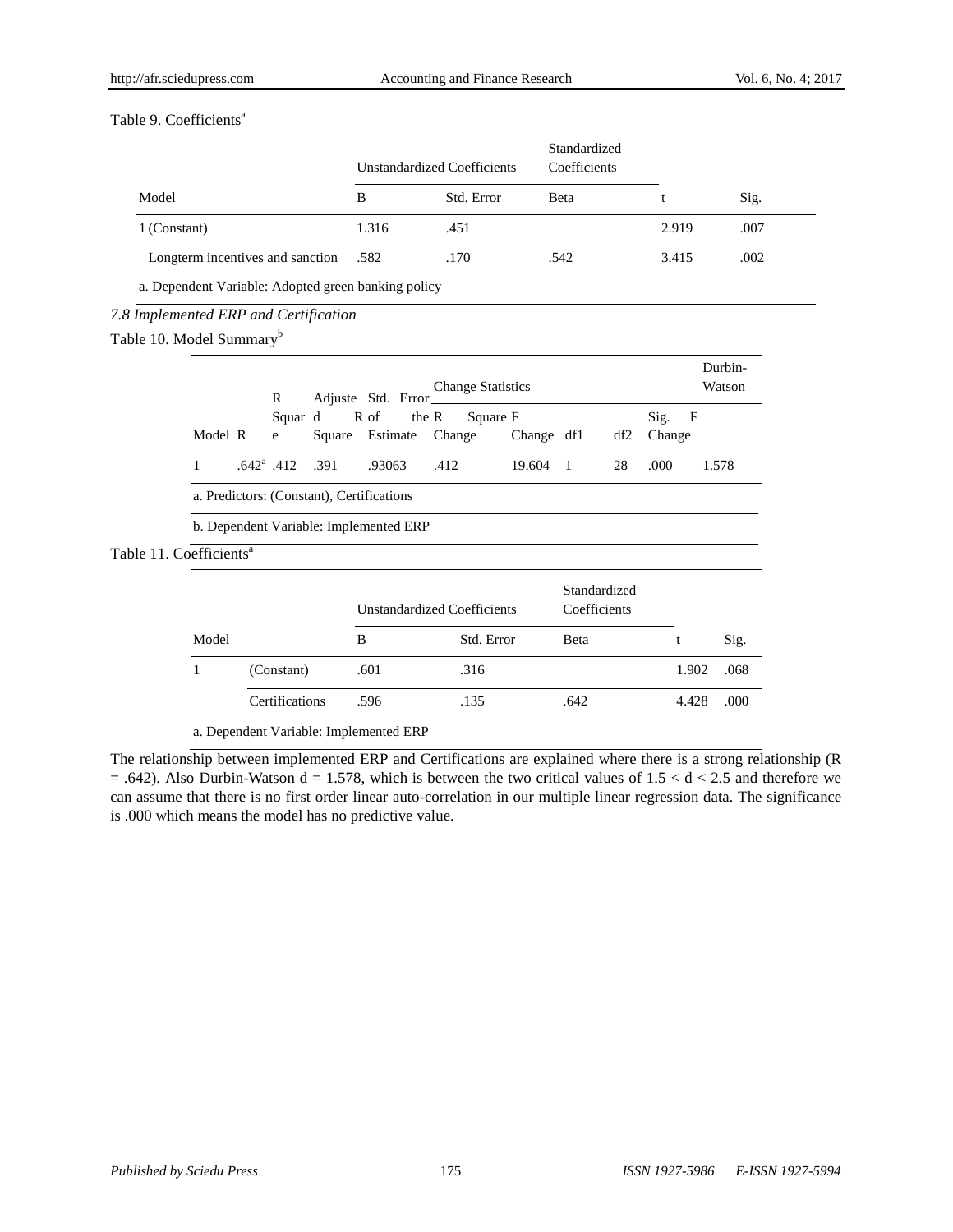#### *7.9 Correlation Matrix among All Variables:*

|                 | P       | T       | $\bf R$      | $\bf R$  | $\mathbf P$ | ${\bf N}$ | T       | $\bf{I}$ | ${\bf E}$   | $\mathbf C$ | $\mathbf G$  | $\bf{I}$  | 1           | $\mathbf C$ | $\boldsymbol{\Lambda}$ | В       | G           | В         | C         | 1           | $\mathbf C$ | M            |
|-----------------|---------|---------|--------------|----------|-------------|-----------|---------|----------|-------------|-------------|--------------|-----------|-------------|-------------|------------------------|---------|-------------|-----------|-----------|-------------|-------------|--------------|
|                 | A       | A       | $\mathbf{o}$ | $\bf{0}$ | D           | ${\bf E}$ | &       | A        | $\mathbf R$ | ${\bf E}$   | $\, {\bf B}$ | &         | $\mathbf D$ | $\mathbf C$ | ${\bf c}$              | M       | $\mathbf D$ | ${\bf S}$ | A         | $\mathbf D$ | ${\bf S}$   | $\mathbf{V}$ |
|                 | T       |         | A            | Е        | ${\bf S}$   |           | D       |          | $\mathbf P$ | $\mathbf R$ |              | ${\bf S}$ | B           |             | М                      |         |             |           | ${\bf S}$ |             | $\mathbf R$ | A            |
| PAT             | 1.00    | 0.50    | 0.99         | 0.97     | 0.87        | 0.95      | 1.00    | 0.85     | 0.99        | 0.97        | 1.00         | 0.98      | 0.99        | 1.00        | 0.98                   | 0.99    | 0.94        | 0.96      | 0.96      | 0.99        | 0.87        | $-0.99$      |
| TA              | 0.50    | 1.00    | 0.62         | 0.70     | 0.86        | 0.21      | 0.44    | 0.88     | 0.63        | 0.28        | 0.46         | 0.30      | 0.36        | 0.56        | 0.65                   | 0.36    | 0.17        | 0.73      | 0.73      | 0.36        | 0.01        | $-0.61$      |
| <b>ROA</b>      |         |         |              |          |             |           |         |          |             |             |              |           |             |             |                        |         |             |           |           |             |             |              |
|                 | 0.99    | 0.62    | 1.00         | 0.99     | 0.93        | 0.90      | 0.98    | 0.91     | 1.00        | 0.93        | 0.98         | 0.94      | 0.96        | 1.00        | 1.00                   | 0.96    | 0.88        | 0.99      | 0.99      | 0.96        | 0.79        | $-1.00$      |
| <b>ROE</b>      | 0.97    | 0.70    | 0.99         | 1.00     | 0.97        | 0.85      | 0.95    | 0.95     | 1.00        | 0.88        | 0.96         | 0.89      | 0.92        | 0.98        | 1.00                   | 0.92    | 0.82        | 1.00      | 1.00      | 0.92        | 0.72        | $-0.99$      |
| <b>PDS</b>      | 0.87    | 0.86    | 0.93         | 0.97     | 1.00        | 0.68      | 0.83    | 1.00     | 0.93        | 0.73        | 0.85         | 0.74      | 0.78        | 0.90        | 0.94                   | 0.78    | 0.65        | 0.97      | 0.97      | 0.78        | 0.51        | $-0.93$      |
| $\mathbf{NE}$   | 0.95    | 0.21    | 0.90         | 0.85     | 0.68        | 1.00      | 0.97    | 0.64     | 0.89        | 1.00        | 0.96         | 1.00      | 0.99        | 0.93        | 0.88                   | 0.99    | 1.00        | 0.82      | 0.82      | 0.99        | 0.98        | $-0.90$      |
| T&D             | 1.00    | 0.44    | 0.98         | 0.95     | 0.83        | 0.97      | 1.00    | 0.81     | 0.98        | 0.99        | 1.00         | 0.99      | 1.00        | 0.99        | 0.97                   | 1.00    | 0.96        | 0.94      | 0.94      | 1.00        | 0.90        | $-0.98$      |
| IA              | 0.85    | 0.88    | 0.91         | 0.95     | 1.00        | 0.64      | 0.81    | 1.00     | 0.92        | 0.70        | 0.82         | 0.71      | 0.76        | 0.88        | 0.93                   | 0.76    | 0.61        | 0.96      | 0.96      | 0.76        | 0.47        | $-0.91$      |
| <b>ERP</b>      | 0.99    | 0.63    | 1.00         | 1.00     | 0.93        | 0.89      | 0.98    | 0.92     | 1.00        | 0.92        | 0.98         | 0.93      | 0.95        | 1.00        | 1.00                   | 0.95    | 0.88        | 0.99      | 0.99      | 0.95        | 0.78        | $-1.00$      |
| <b>CER</b>      | 0.97    | 0.28    | 0.93         | 0.88     | 0.73        | 1.00      | 0.99    | 0.70     | 0.92        | 1.00        | 0.98         | 1.00      | 1.00        | 0.95        | 0.91                   | 1.00    | 0.99        | 0.86      | 0.86      | 1.00        | 0.96        | $-0.93$      |
| $G$ B           | 1.00    | 0.46    | 0.98         | 0.96     | 0.85        | 0.96      | 1.00    | 0.82     | 0.98        | 0.98        | 1.00         | 0.99      | 0.99        | 0.99        | 0.97                   | 0.99    | 0.95        | 0.94      | 0.94      | 0.99        | 0.89        | $-0.98$      |
| I&S             | 0.98    | 0.30    | 0.94         | 0.89     | 0.74        | 1.00      | 0.99    | 0.71     | 0.93        | 1.00        | 0.99         | 1.00      | 1.00        | 0.96        | 0.92                   | 1.00    | 0.99        | 0.87      | 0.87      | 1.00        | 0.96        | $-0.94$      |
| <b>IDB</b>      | 0.99    | 0.36    | 0.96         | 0.92     | 0.78        | 0.99      | 1.00    | 0.76     | 0.95        | 1.00        | 0.99         | 1.00      | 1.00        | 0.97        | 0.94                   | 1.00    | 0.98        | 0.90      | 0.90      | 1.00        | 0.94        | $-0.96$      |
| cc              | 1.00    | 0.56    | 1.00         | 0.98     | 0.90        | 0.93      | 0.99    | 0.88     | 1.00        | 0.95        | 0.99         | 0.96      | 0.97        | 1.00        | 0.99                   | 0.97    | 0.91        | 0.98      | 0.98      | 0.97        | 0.83        | $-1.00$      |
| ACM             | 0.98    | 0.65    | 1.00         | 1.00     | 0.94        | 0.88      | 0.97    | 0.93     | 1.00        | 0.91        | 0.97         | 0.92      | 0.94        | 0.99        | 1.00                   | 0.94    | 0.86        | 0.99      | 0.99      | 0.94        | 0.77        | $-1.00$      |
| BM              | 0.99    | 0.36    | 0.96         | 0.92     | 0.78        | 0.99      | 1.00    | 0.76     | 0.95        | 1.00        | 0.99         | 1.00      | 1.00        | 0.97        | 0.94                   | 1.00    | 0.98        | 0.90      | 0.90      | 1.00        | 0.94        | $-0.96$      |
| GD              | 0.94    | 0.17    | 0.88         | 0.82     | 0.65        | 1.00      | 0.96    | 0.61     | 0.88        | 0.99        | 0.95         | 0.99      | 0.98        | 0.91        | 0.86                   | 0.98    | 1.00        | 0.80      | 0.80      | 0.98        | 0.99        | $-0.89$      |
| BS              | 0.96    | 0.73    | 0.99         | 1.00     | 0.97        | 0.82      | 0.94    | 0.96     | 0.99        | 0.86        | 0.94         | 0.87      | 0.90        | 0.98        | 0.99                   | 0.90    | 0.80        | 1.00      | 1.00      | 0.90        | 0.69        | $-0.99$      |
| CAS             | 0.96    | 0.73    | 0.99         | 1.00     | 0.97        | 0.82      | 0.94    | 0.96     | 0.99        | 0.86        | 0.94         | 0.87      | 0.90        | 0.98        | 0.99                   | 0.90    | 0.80        | 1.00      | 1.00      | 0.90        | 0.69        | $-0.99$      |
| ID              | 0.99    | 0.36    | 0.96         | 0.92     | 0.78        | 0.99      | 1.00    | 0.76     | 0.95        | 1.00        | 0.99         | 1.00      | 1.00        | 0.97        | 0.94                   | 1.00    | 0.98        | 0.90      | 0.90      | 1.00        | 0.94        | $-0.96$      |
| $\mathbf{CS}\,$ | 0.87    | 0.01    | 0.79         | 0.72     | 0.51        | 0.98      | 0.90    | 0.47     | 0.78        | 0.96        | 0.89         | 0.96      | 0.94        | 0.83        | 0.77                   | 0.94    | 0.99        | 0.69      | 0.69      | 0.94        | 1.00        | $-0.80$      |
| <b>MVA</b>      | $-0.99$ | $-0.61$ | $-1.00$      | $-0.99$  | $-0.93$     | $-0.90$   | $-0.98$ | $-0.91$  | $-1.00$     | $-0.93$     | $-0.98$      | $-0.94$   | $-0.96$     | $-1.00$     | $-1.00$                | $-0.96$ | $-0.89$     | $-0.99$   | $-0.99$   | $-0.96$     | $-0.80$     | 1.00         |

Correlation analysis helps to identify the relationship between dependent variable and each independent variable. From the above table, Sustainability has been calculated for private commercial banks for the five years (2011-2015). It has been identified that private commercial banks gradually increasing sustainability or tend to be more sustain in the market as per the analysis result. All the variables such as Profit after tax, Total asset, Infrastructural asset, ROA, ROE, Percentage domestic shareholding, Number of employees and Training & Development expenses are gradually increases year by year. The combine result shows a positive indication of sustainability among the commercial banking sector of Bangladesh. The variable that has taken to conduct scoring has also given the similar result. Implementation of ERP, Certifications, adaptation of green banking policy and long term incentives & sanctions are rising upward among the focused timeframe. Correlation matrix shows except MVA, all the variables are positively related. That means CG and CSR are affecting the components of suitability positively. In the other hand, ICD and the component of sustainability are inversely related. This mismatch is the result of limited practice of ICD in the private commercial banking sector of Bangladesh.

#### **8. Recommendations and Study for Future Research**

- Standard authority and accountability should ensure to the independent directors. Number of independent directors should match with the efficiency level.
- Banks should identify and explore the possible improvements and provides priority based suggestions to improve corporate governance practices.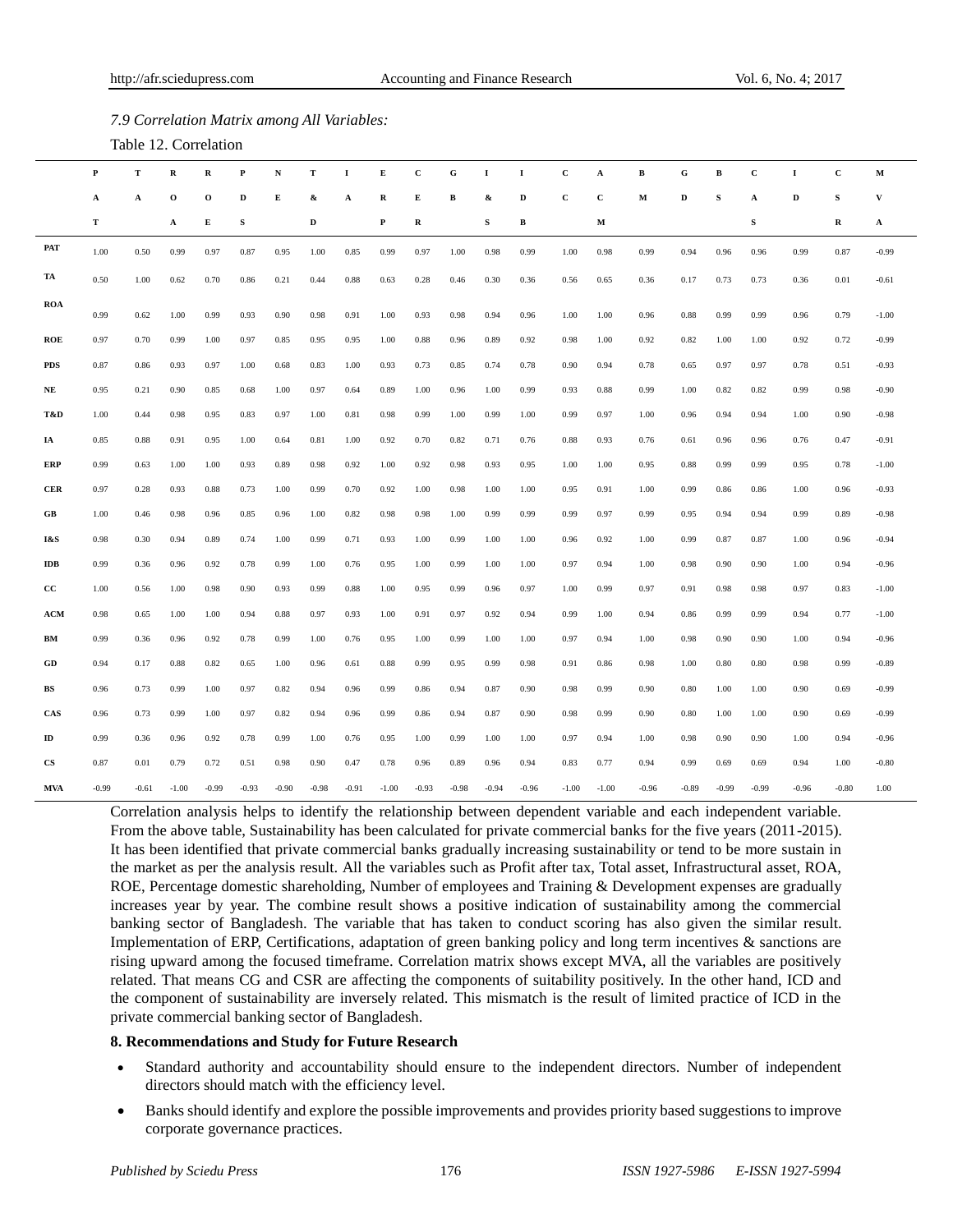- It is recommended to encourage the financial institutions more in CSR by announcing different benefits like awards, removing the ceiling in CSR, inclusion in company law, progressive tax exemption rate etc. Government should encourage banks towards CSR acts by provides tax rebate and tax exemptions.
- Government needs to establish regulatory bodies that will monitor the social responsibility of corporate organizations, in order to oversee the compliance of CSR policies and prosecute organizations that are socially irresponsible also.
- Initiatives from Bangladesh Bank are needed to ensure proper disclosure of Intellectual capital. Also for private commercial banks is to develop strategic and tactical initiatives that provide for voluntary disclosure of intellectual capital. These initiatives may initially be used for internal management purposes only.
- For intellectual capital disclosure, this study only focuses on MVA. Other models can be used for measuring intellectual capital disclosure for future research.

#### **9. Conclusion**

This study foscuses on how CG, CSR and ICD affect the private commercial banks to achieve sustainability. Prior analysis and information from related papers helps to develop the projections of hypothesis. In terms of sustainability, it has been identified that private commercial banks are gradually increasing sustainability or tend to be more sustain in the market as per the analysis result. CG practices have been increasing among the private commercial banks. That also means private commercial banks are more focused on maintaining the CG practices. The CSR outcome also consistent such as the above component but an inverse relation has been identified with the time and ICD. So this study conclude with the statement that Private commercial banks are achieve higher sustainability and CG and CSR helps banks to get higher sustainability. ICD is not properly maintained in our private commercial banking sector. Even ICD has not properly disclosed in the annual reports or any others sources. There is no evidence that ICD has garnered any traction for private commercial banks in Bangladesh. The results also support the ICD trends in prospects of Bangladesh. Organisations can create a set of indicators that visualise their performance in terms of corporate governance, intellectual capital management and corporate social responsibility. Users should be able to look at these and assess how well the company is fulfilling its objectives. There is no predefined set of measures and the set chosen can include indicators that measure effects, activities or the resource mix but to measure the sustainable business it now forms a material component of how value is created and communicated.

#### **References**

- Abeysekera, I. (2006). The Project of Intellectual Capital Disclosure: Researching the Research, University of Wollongong. *Journal of Intellectual Capital, 7*(1). 61-77. <https://doi.org/10.1108/14691930610639778>
- Alexander, R.J. (2008). *Argumentation and dialogic teaching: alternative pedagogies for a changing world*. Beyond current Horizon.
- Brundtland Commission (United Nations). (1987). Report of the World Commission on Environment and Development: Our Common Future. Transmitted to the General Assembly as an Annex t[o document A/42/427.](http://www.un-documents.net/a42-427.htm)
- Berle, A., Means, G. (1932). *The Modern Corporation and Private Property*. 2nd edition. Harcourt, Brace and World, New York 1967.
- Bouma, J., Jeucken, M., Klinkers, L. (2001). *Sustainable Banking: The Greening of Finance*. Diloette and Touche.
- Claessens, S. Fan, J.P.H. (2002). Corporate Governance in Asia: A Survey. *International Review of Finance, 3*(2), 71-103. [/doi/abs/10.1111/1468-2443.00034](http://econpapers.repec.org/scripts/redir.pf?u=http%3A%2F%2Fwww.blackwell-synergy.com%2Fdoi%2Fabs%2F10.1111%2F1468-2443.00034;h=repec:bla:irvfin:v:3:y:2002:i:2:p:71-103)
- Debra, R. (2002). Environmental Literacy and Sustainability as a core Requirements: Success stories and models Teaching Sustainability at Universities. Walter Lial Filho. Peter Lang. New York.
- Douglas, G.C. (2008). *Corporate Governance & the Climate Change: The Banking Sector*. CERES Inc. 99 Cencery Street, Boston MA 02111.
- EBRD & IFC. (2010). Regulators Adopt Best Practices for Conducting Business; Corporate Governance: better companies better societies. Join Efforts to Help Financial Institutions Improving Bank's Corporate Governance Practices in Southeast Europe. Forum- February 2010.
- Forum for the Future. (2002). Private Equity and Sustainable Development, European Private Equity & Venture Capital Association. 19-23 Ironmorger Row, London EC1V 3QN.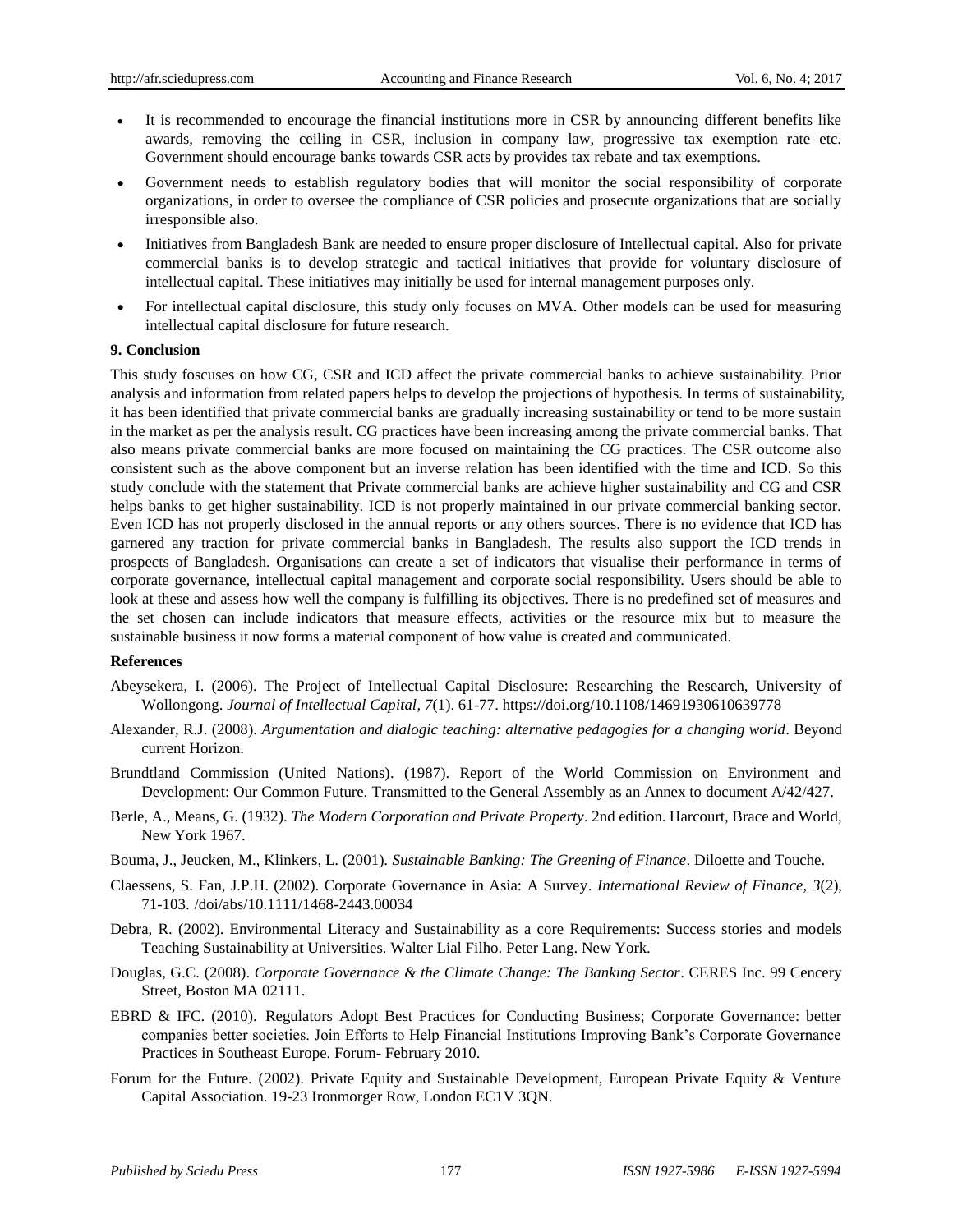- Garc á-Marco, T., Robles-Fern ández, M.D. (2008). Risk-taking behaviour and ownership in the banking industry: The Spanish evidence. *Journal of Economics and Business, 60*(4), 332-354. <https://doi.org/10.1016/j.jeconbus.2007.04.008>
- Hidalgo, R.L., Garcı´a-Meca, E., Martinez, I. (2011). Corporate Governance and Intellectual Capital Disclosure. *Journal of Business Ethics,* Springer 483–495,<https://doi.org/10.1007/s10551-010-0692-x>
- Ho, S. S. ., & Shun Wong, K. (2001). A study of the relationship between corporate governance structures and the extent of voluntary disclosure. *Journal of International Accounting, Auditing and Taxation, 10*, 149-156. [https://doi.org/10.1016/S1061-9518\(01\)00041-6](https://doi.org/10.1016/S1061-9518(01)00041-6)
- Human Capital Reporting. (2015). *Investing for sustainable growth. Value Your Talent*. Reference: 6818. CIPD.
- International Finance Corporation. (2007). Banking on Sustainability: Financing Environmental and Social Opportunities in Emerging Markets.
- Inquiry, IISD, Bangladesh Bank & UNEP. (2015). Designing a Sustainable Financial System in Bangladesh. International Environment House. Chemin des Anémones 11-13 Geneva, Switzerland. www.unep.org/inquiry/.
- Kharouf, H., Sekhon,H. (2000). *Organizational Trustworthiness: A Conceptual Framework and Scale Development*. Coventry University, UK.
- Pearce, B. (2002). UK Financial Services & Sustainable Development. Financing the Future: The London Principle Projects. Forum for the Future.
- K. Johl, S., Kaur Johl, S., Subramaniam, N., & Cooper, B. (2013). Internal audit function, board quality and financial reporting quality: evidence from Malaysia. *Managerial Auditing Journal*, *28*(9), 780–814, <https://doi.org/10.1108/MAJ-06-2013-0886>
- Lim, M., How, J. and Verhoeven, P. (2014). Corporate ownership, corporate governance reform and timeliness of earnings: Malaysian evidence. *Journal of Contemporary Accounting and Economics, 10*(1), 32-45. <https://doi.org/10.1016/j.jcae.2013.11.001>
- Makarov, P. (2010). Intellectual Capital as an Indicator of a Sustainable Development. Vladimir State University; Russian Federation, D 60, kv. 130; *Journal of Sustainable Development, 3*(3). <https://doi.org/10.5539/jsd.v3n3p85>
- Orazalin, N., Mahmood, M., & Lee, K.J. (2016). Corporate governance, financial crises and bank performance: lessons from top Russian banks ", *Corporate Governance: The International Journal of Business in Society,* Vol. 16 Iss 5 pp. 798 – 814[. https://doi.org/10.1108/CG-10-2015-0145](https://doi.org/10.1108/CG-10-2015-0145)
- O'Regan, p., et al. (2001). Positioning Management Accounting on the Intellectual Capital Agenda. *336 Int. J. Accounting, Auditing and Performance Evaluation, 4*.Nos 4/5.2007.
- Pisano, U., Martinuzzi, A., Bruckner, B. (2012). The Financial Sector and Sustainable Development Logics. Principles and actors. ESDN Quarterly Report 27 – December 2012.
- Rahman, M.A., & Kamruzzaman, M. (2014). Sustainable Development of Commercial Banks in Bangladesh, *Banglavision Journal, 13*(1), 182-189.
- Shleifer, A., Vishny , R.W. (1997). A Study of Corporate Governance. *The Journal of Finance, LII*(2). <https://doi.org/10.1111/j.1540-6261.1997.tb04820.x>
- Sujan, A., Abeysekera, I. (2007). Intellectual capital reporting practices of the top Australian firms. University of Wollongong. *Australian Accounting Review, 17*(42), 71-83. <https://doi.org/10.1111/j.1835-2561.2007.tb00445.x>
- Ubha, N., Cahill, S. (2014). Building secure attachments for primary school children: a mixed methods study. DOI**:**  10.1080/02667363.2014.92030. pp 272-292.
- Wilson, J. O. S., Casu, B., Girardone, C., & Molyneux, P. (2010). Emerging themes in banking: Recent literature and directions for future research , *British Accounting Review, 42*(3), 153-169. <https://doi.org/10.1016/j.bar.2010.05.003>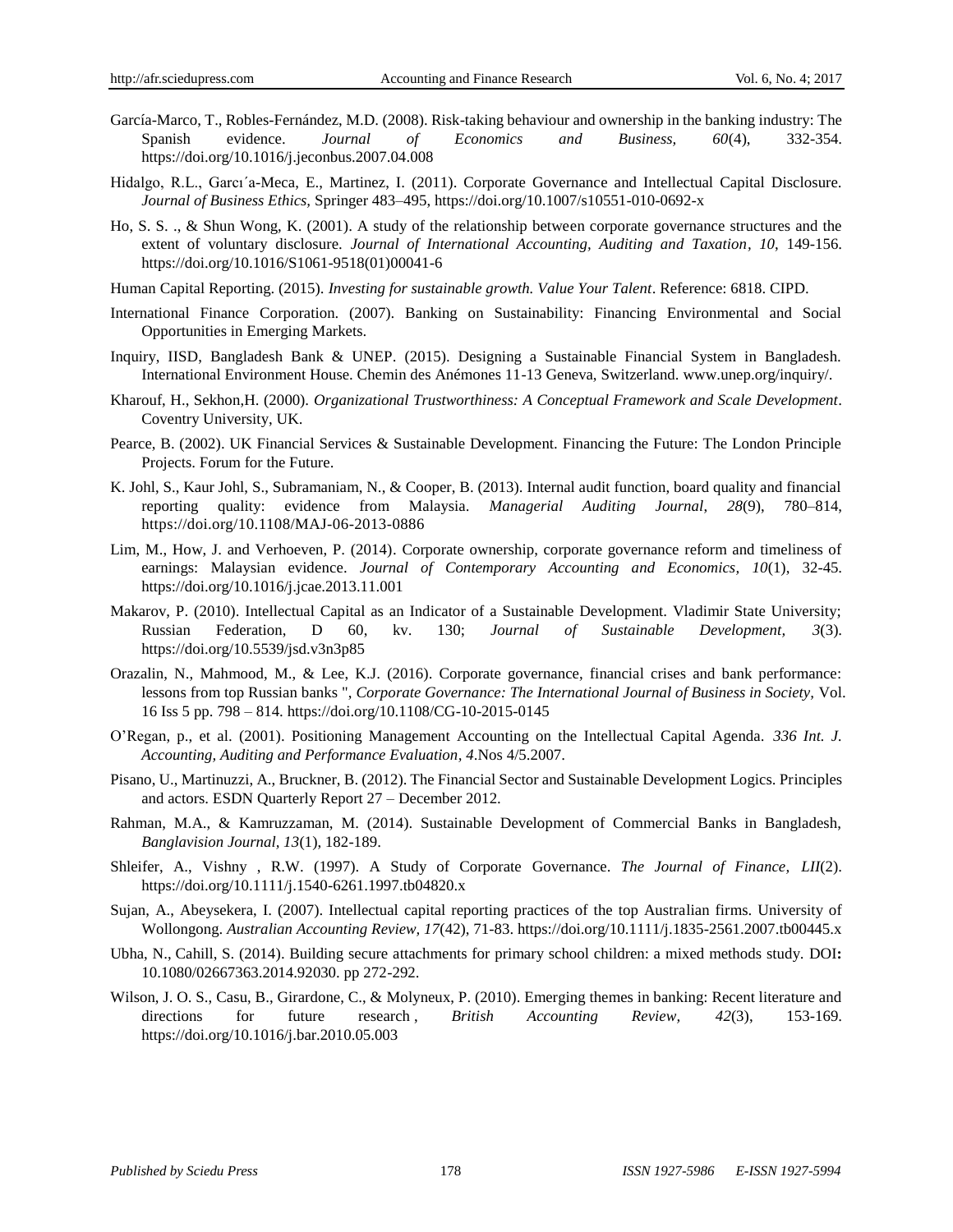| a. (List of Banks for sample size) |                                  |                                 |                                                 |  |  |  |  |  |
|------------------------------------|----------------------------------|---------------------------------|-------------------------------------------------|--|--|--|--|--|
| <b>Serial</b><br>N <sub>0</sub>    | <b>Bank Name</b>                 | <b>Serial</b><br>N <sub>0</sub> | <b>Bank Name</b>                                |  |  |  |  |  |
| 1                                  | <b>Eastern Bank Limited</b>      | 16                              | Mercantile Bank Limited                         |  |  |  |  |  |
| $\overline{2}$                     | Bank Asia Limited                | 17                              | Dhaka Bank Limited                              |  |  |  |  |  |
| 3                                  | Dutch Bangla Bank Limited        | 18                              | <b>AB Bank Limited</b>                          |  |  |  |  |  |
| 4                                  | <b>IFIC Bank Limited</b>         | 19                              | The City Bank Limited                           |  |  |  |  |  |
| 5                                  | <b>Mutual Trust Bank Limited</b> | 20                              | Prime Bank Limited                              |  |  |  |  |  |
| 6                                  | Jamuna Bank Limited              | 21                              | One Bank Limited                                |  |  |  |  |  |
| 7                                  | <b>BRAC Bank Limited</b>         | 22                              | United Commercial Bank Limited                  |  |  |  |  |  |
| 8                                  | Pubali Bank Limited              | 23                              | <b>Standard Bank Limited</b>                    |  |  |  |  |  |
| 9                                  | Premier Bank Limited             | 24                              | Meghna Bank Limited                             |  |  |  |  |  |
| 10                                 | Uttara bank Limited              | 25                              | Midland Bank Limited                            |  |  |  |  |  |
| 11                                 | South East Bank Limited          | 26                              | South Bangla Agriculture and Commerce Bank Ltd. |  |  |  |  |  |
| 12                                 | <b>NCC Bank Limited</b>          | 27                              | NRB Bank Ltd.                                   |  |  |  |  |  |
| 13                                 | National Bank Limited            | 28                              | Modhumoti Bank Ltd.                             |  |  |  |  |  |
| 14                                 | Trust bank Limited               | 29                              | NRB Global Bank Ltd.                            |  |  |  |  |  |
| 15                                 | Bangladesh Commerce Bank Ltd.    | 30                              | N.R.B. Commercial Bank Ltd.                     |  |  |  |  |  |

# **APPENDICES:**